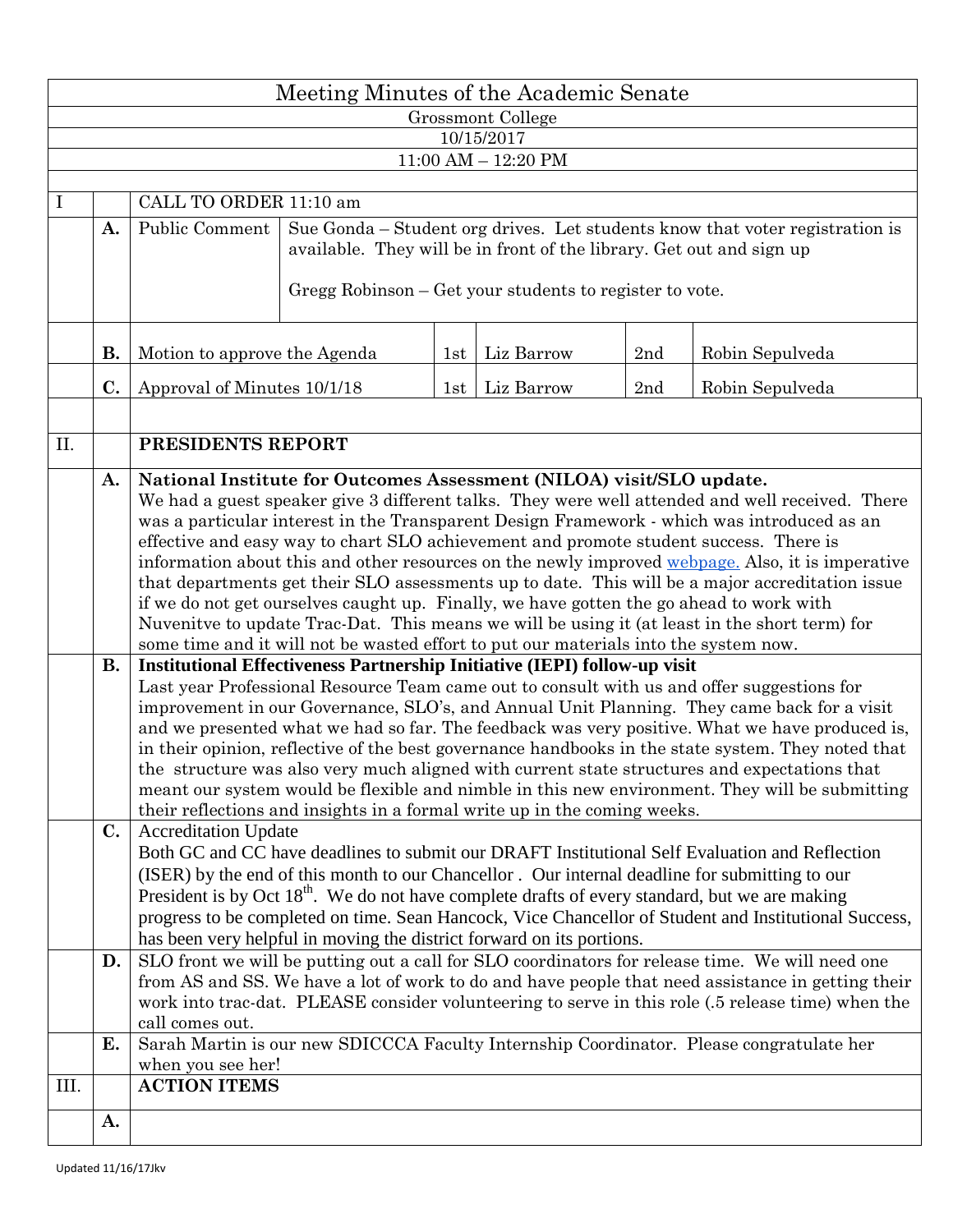| VI.               |                                                                                                                                                                                                                                                                                                                                          | <b>COMMITTEES</b>                                                                                                                                                                  |                                                                                                                                                                                                                                                                                                                                                   |  |  |  |  |  |  |
|-------------------|------------------------------------------------------------------------------------------------------------------------------------------------------------------------------------------------------------------------------------------------------------------------------------------------------------------------------------------|------------------------------------------------------------------------------------------------------------------------------------------------------------------------------------|---------------------------------------------------------------------------------------------------------------------------------------------------------------------------------------------------------------------------------------------------------------------------------------------------------------------------------------------------|--|--|--|--|--|--|
|                   | A.                                                                                                                                                                                                                                                                                                                                       |                                                                                                                                                                                    | <b>Senate Elections Committee: Steve Davis</b><br>Have a senate president election coming up in November. We need a committee to be in charge of<br>the Senate President elections. You send out the call for nominations and keep the information.<br>Volunteers were: Dee Aceves, Lara Braff, Tiffany, Sharon                                   |  |  |  |  |  |  |
|                   |                                                                                                                                                                                                                                                                                                                                          | Timeline<br>Date Activity<br>as well                                                                                                                                               | October 24: Announce opening over e-mail<br>November 2nd @ 5pm Deadline for Nominations<br>November 5 th (Monday) Steve will announce nominees to the Senate; send email                                                                                                                                                                          |  |  |  |  |  |  |
|                   |                                                                                                                                                                                                                                                                                                                                          | November 12 th (Monday) @ noon Deadline for written statements from candidates;<br>statements will be attached to the online voting form and<br>placed on Academic Senate website. |                                                                                                                                                                                                                                                                                                                                                   |  |  |  |  |  |  |
|                   | November 19 th (Monday) Candidates will have an opportunity to address the<br>Senate during the regularly scheduled meeting $(11-12:20)$<br>November 19 th (Monday) @ 1:00pm Voting opens (E-mail will be sent to all faculty)<br>November 29 th (Thursday) @ Midnight Voting closes<br>December 3 rd (Monday) Announce winner in Senate |                                                                                                                                                                                    |                                                                                                                                                                                                                                                                                                                                                   |  |  |  |  |  |  |
| V.                |                                                                                                                                                                                                                                                                                                                                          | <b>INFORMATIONAL ITEMS</b>                                                                                                                                                         |                                                                                                                                                                                                                                                                                                                                                   |  |  |  |  |  |  |
| A.                |                                                                                                                                                                                                                                                                                                                                          | See ppt presentation                                                                                                                                                               | Governance Handbook Discussion<br>We hosted three forums last week, we also created a page on the AS website. The webpage has<br>the two most recent versions. Feedback, Many other informational items to review. Many thanks<br>to the Senate Officers who put this together so quickly.<br>Why Create a Handbook - Key Elements and Rationales |  |  |  |  |  |  |
|                   |                                                                                                                                                                                                                                                                                                                                          | Faculty Forums ppt 10/12/18<br>12:24 PM                                                                                                                                            |                                                                                                                                                                                                                                                                                                                                                   |  |  |  |  |  |  |
| Meeting Adjourned |                                                                                                                                                                                                                                                                                                                                          |                                                                                                                                                                                    |                                                                                                                                                                                                                                                                                                                                                   |  |  |  |  |  |  |
| Next Meeting      |                                                                                                                                                                                                                                                                                                                                          |                                                                                                                                                                                    | October 29, 2018                                                                                                                                                                                                                                                                                                                                  |  |  |  |  |  |  |